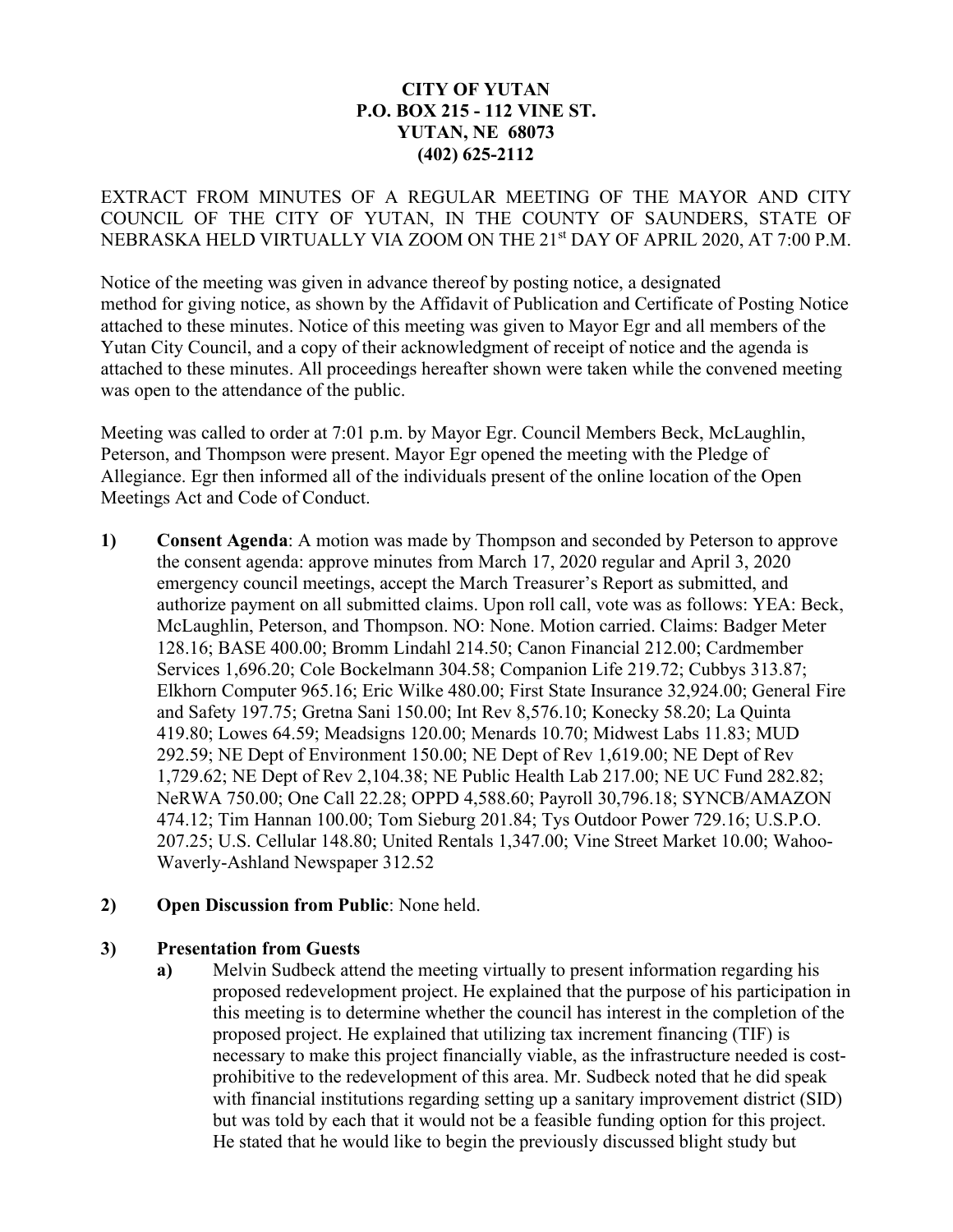wanted to make sure that the council is open to considering the blight study and TIF for this project before spending the money to get the study completed. Council President McLaughlin explained that he and Council Member Thompson had previously spoken on this topic and agreed that it would be most beneficial to have a meeting with the other affected taxing jurisdictions; however, he noted that, with the current gathering limitations imposed due to COVID-19, they are not sure when this meeting could reasonably be scheduled. Mr. Sudbeck reiterated that a blight study could be completed in the interim but that he would like reassurance that the council is still open to the project. Council Member Thompson mentioned that the school has submitted a letter in opposition to using TIF and that, while the fire department hasn't issued any official statement, he believes the fire department is against the use of TIF as well. .Yutan Public School Superintendent Mitch Hoffer said that the school is willing to entertain figures on this project but that the current belief is that the school could not take the increase of students without the associated property tax funding of a new development. The council then discussed holding a virtual meeting or waiting until restrictions are reduced to the point of being able to hold a meeting at the school or activity center where meeting participants could be adequately spaced out. Mr. Sudbeck was asked when he would need the meeting held, and he explained that it's hard to say for sure, as it is less of an issue of this particular meeting and more related to how long it will take between steps before he gets a firm answer on the project as a whole. They discussed holding a meeting on May  $6<sup>th</sup>$  in person, if the governor lifts the gathering limitation, or virtually. The council decided to plan on holding a meeting in early May.

#### **4) Ordinances and Public Hearings**

**a)** City Administrator Bockelmann explained that the limitations on accessory structures in the R-1 zoning district disproportionately affects the larger lots located outside of City limits, which led to the drafting of this ordinance. Council Member Thompson asked whether those lots could be rezoned to the RS district instead, but the city administrator explained that the minimum lot size for RS zoning is 3 acres, which is larger than a majority of these lots. The city administrator further stated that the City could create a new zoning designation for these neighborhoods but that he felt this ordinance was a simpler fix to the problem. Mayor Egr opened the public hearing to consider the zoning text amendment to amend Sections 4.11 (Accessory Buildings and Uses), 5.07 (Low Density Residential District), and 5.08 (Medium/High Density Residential District) at 7:18 p.m. Council President McLaughlin mentioned that he felt this ordinance is a step in the right direction. The public hearing was closed at 7:20 p.m. A motion to waive the three readings and approve Ordinance 761 was made by Thompson and seconded by McLaughlin. Upon roll call, vote was as follows: YEA: Beck, McLaughlin, Peterson, and Thompson. NO: None. Motion carried.

## **City Administrator Bockelmann requested that the city council address Resolution 2020-6 after speaking with Lamp Rynearson engineer Caleb Snyder during agenda item 6C; the council had no objections.**

## **6) Other Action Items**

.

**a-b)** Utility Superintendent Wilke explained that Johnson Service Co.'s bids were to repair the worst infiltration issues identified in JEO's utility study and to clean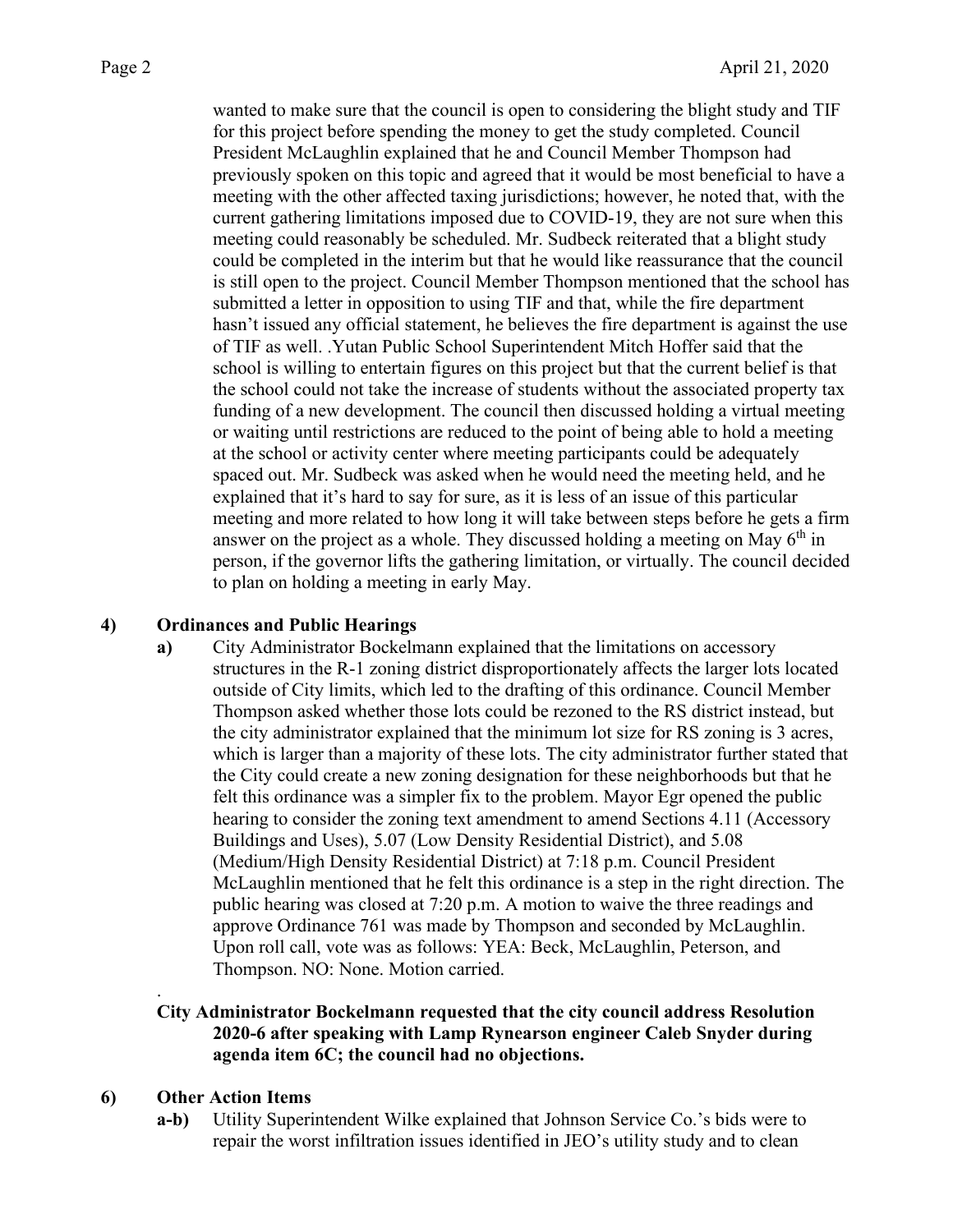approximately one-fourth of the City's sewer main. He explained that it is his goal to get the City set on an annual schedule to clean one-fourth of the sewer main so the entire main is cleaned out every four years. A motion to approve the sewer infiltration repair agreement with Johnson Services Co. for an amount not to exceed \$15,300.00 to approve the sewer main cleaning agreement with Johnson Services Co. for an amount not to exceed \$8,086.00 was made by Thompson and seconded by McLaughlin. Upon roll call vote was as follows: YEA: Beck, McLaughlin, Peterson, and Thompson. NO: None. Motion carried.

**c)** City Administrator Bockelmann informed the council that the original bid provided to them would include having a construction observer or engineer from Lamp Rynearson at the project site daily, which may not be necessary. He stated that another option to consider would be weekly inspections or an agreement to an hourly rate for inspections and assistance as determined necessary by City staff. Caleb Snyder from Lamp Rynearson told council that the bulk of the cost of this bid was the cost for having someone onsite daily; he then explained the other items included in the scope of work. Council Member Thompson asked Mr. Snyder if he felt it was necessary to have someone from Lamp Rynearson onsite each day, and Mr. Snyder said that he didn't believe so, as Utility Superintendent Wilke would be able to oversee a majority of the work. Mr. Snyder recommended having someone from Lamp Rynearson present during the overlay process and the construction of the speed table. Mayor Egr asked if one weekly meeting would be sufficient, and Mr. Snyder agreed that a weekly meeting should suffice, as long as someone is also onsite during the sections of construction he previously mentioned. City Administrator Bockelmann suggested setting up the agreement to include a weekly meeting with an agreed-upon hourly rate for additional time onsite, if needed. Council President McLaughlin expressed concern about the on-call hourly rate option causing the project to go over budget, and Mr. Snyder agreed that it is a possibility if something were to go wrong during the construction process, which he doesn't anticipate. The council discussed rewording the agreement to set an overall dollar amount that could not be exceeded without either additional council action or staff approval. Mr. Snyder stated that he would get a revised proposal to the city administrator. A motion to approve the construction services agreement with Lamp Rynearson for an amount not to exceed \$14,600.00 with the change to scope as noted was made by Thompson and seconded by Peterson. Upon roll call vote was as follows: YEA: Beck, McLaughlin, Peterson, and Thompson. NO: None. Motion carried.

#### **5) Resolutions**

**a)** The city administrator explained that this resolution sets up the financing for the Cedar Drive Asphalt Overlay and would need to be amended if any of the costs for construction or administration come in differently than expected. Council Member Thompson asked whether the resolution could leave the dollar amount open, but City Administrator Bockelmann explained that by state statute this resolution must be specific to the exact cost of the loan being sought. Mayor Egr suggested tabling the item until next month, and the city administrator said that doing so would be fine, as there would still be enough time to get the loan issued before the first construction payment. A motion to table Resolution 2020-6 until the next regular council meeting was made by Thompson and seconded by McLaughlin. Upon roll call, vote was as follows: YEA: Beck, McLaughlin, and Peterson, and Thompson. NO: None. Motion